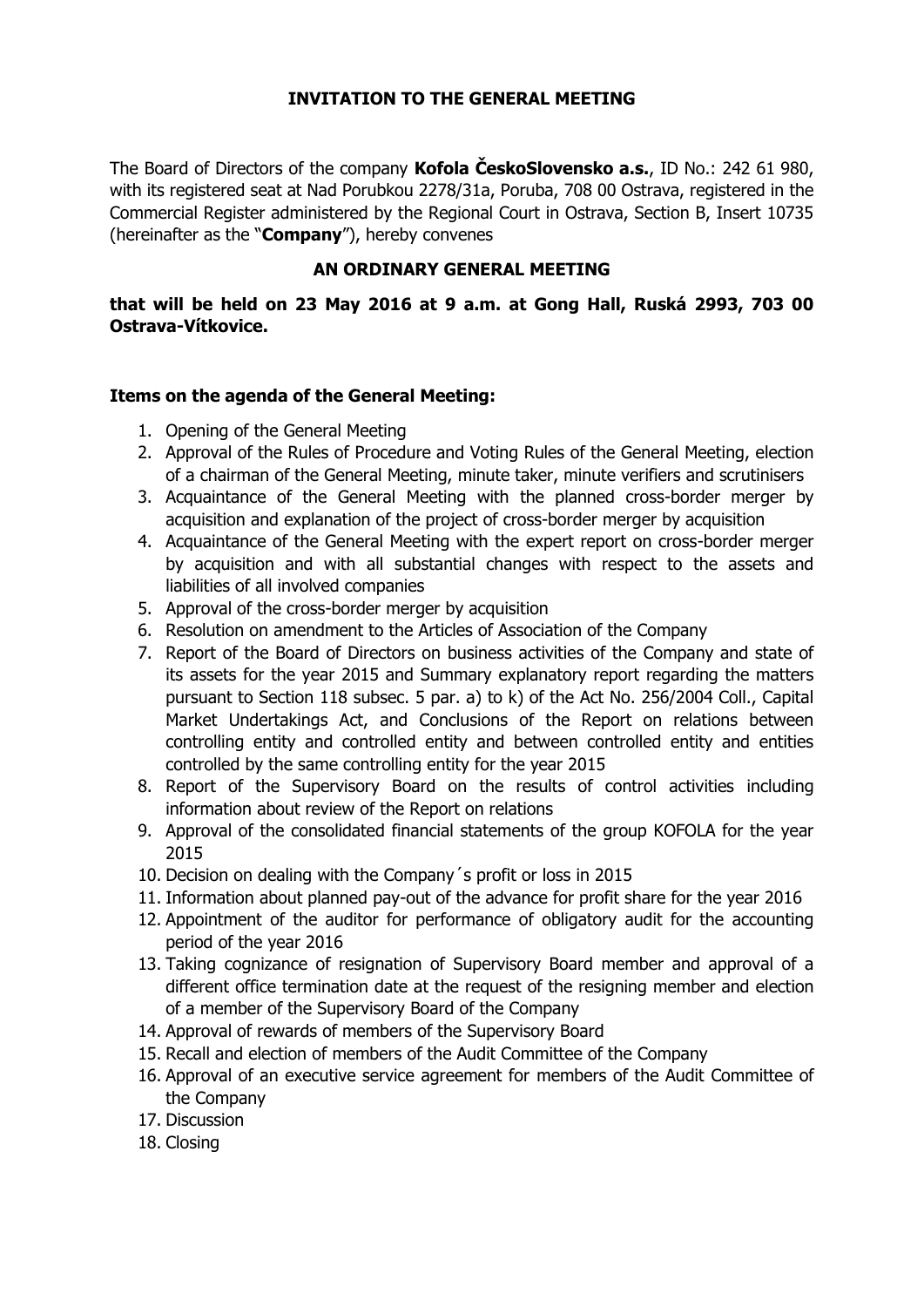## **The decisive date for participation in the General Meeting and an explanation of its relevance for voting at the General Meeting:**

The decisive date for participation in the General Meeting is **16 May 2016** (hereinafter as the "**Decisive Date**"). The relevance of the Decisive Date for participation in the General Meeting lays in the fact that the right to attend the General Meeting and exercise at the General Meeting all the rights granted to the shareholder, including voting, has only the person registered as of the Decisive Date as the owner of share (shareholder) of the Company in the book-entry securities register administered by the Central Securities Depository, alternatively a person authorized to represent such shareholder at the General Meeting. The Company shall arrange for an extract of this register as of the Decisive Date.

## **Participation in the General Meeting:**

### **1. Registration and representation of the shareholder at the General Meeting**

Registration of the present shareholders into the attendance list (hereinafter as the "registration") will start at 8 o´clock on the day and at the place of holding of the General Meeting.

The shareholder who is a natural person proves its identity by presentation of its identification card or passport.

The shareholder that is a legal person participates in a General Meeting through a person entitled to represent the shareholder, namely its statutory body or member of its statutory body (authorized person). The authorized person will submit an original or a certified copy of a registry extract or another reliable document that will prove the existence of the shareholder and the authorization of the authorized person to represent the shareholder. These documents **shall not be older than three (3) months**. If these documents are not issued in Czech or English language, an **official translation** of the documents or their necessary part **into the Czech or English language** must be attached. An authorized person will also present his identification card or passport in order to prove his identity before being admitted to a General Meeting.

The power of attorney for the General Meeting must be granted in writing and clearly state whether was granted for representation at one or more General Meetings of the Company.

If a shareholder who is natural person is represented by a proxy, the proxy must, before being admitted to a General Meeting, submit a Power of Attorney in written form **signed by the shareholder** with such **signature being notarized**.

If a shareholder that is a legal person is represented by a proxy, the proxy must, before being admitted to a General Meeting, submit a Power of Attorney in written form signed by one or more authorized person(s) on behalf of the shareholder according to the manner of representation of the shareholder resulting from a registry extract or other reliable document with such **signature(s) being notarized**. A proxy of a shareholder that is a legal entity must submit, along with the Power of Attorney, an original or a certified copy of a registry extract or another reliable document that will prove the existence of the shareholder and the authorization of the authorized person(s) who signed the Power of Attorney on behalf of the shareholder. These documents (except for the Power of Attorney) may **not be older than three (3) months**. If these documents are not in Czech or English language, an **official translation** of the documents or their necessary part **into the Czech or English language** must be attached. The proxy will submit his identification card or passport in order to prove his identity.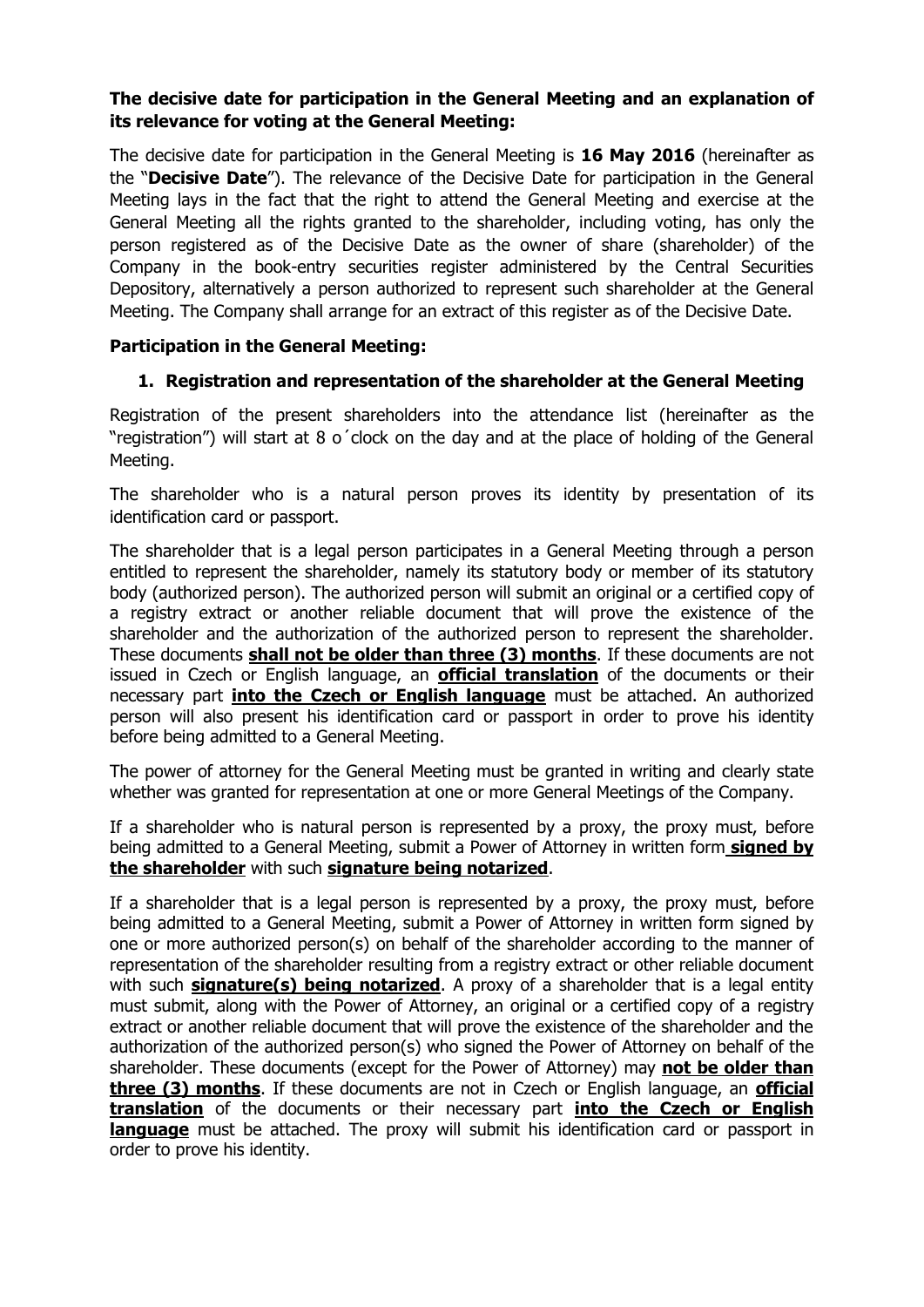A shareholder may be represented at the General Meeting in exercising all rights attached to the shares recorded at the relevant account including voting at General Meeting also by a manager registered in the investment instruments register or other person authorised to exercise the rights attached to the shares in compliance with such register. Authorization of such persons at the registration is proved by the Extract from the investment instruments register arranged for by the Company.

The company hereby notifies the shareholders that a form of a Power of Attorney that can be used for granting of the Power of Attorney is available in a written form starting from 22 April 2016 till the day of the General Meeting at the Company registered seat at the address Nad Porubkou 2278/31a, Poruba, 708 00 Ostrava on every business day from 10 a.m. to 3 p.m. Simultaneously, a form of the Power of Attorney will be posted during the same period on the Company´s website: [www.firma.kofola.cz,](http://www.firma.kofola.cz/) under the link "INVESTOR" in the section "General meeting". At own expense and risk, everybody has the right to request sending of a hard copy of a form of the Power of Attorney (request to be sent to the registered seat of the Company) or via electronic means to the address: valnahromada@kofola.cz. The Company will accept electronic notices stating that a Power of Attorney was granted to represent a shareholder at the General Meeting or that it was revoked at the following email address: valnahromada@kofola.cz.

### **2. Notice of the rights of the shareholders related to a participation in the General Meeting and a way of their exercise**

The shareholder is entitled to attend the General Meeting and vote at the General Meeting. The shareholder is further entitled to require and obtain from the Company explanations at the General Meeting of matters concerning the Company or the entities controlled by the Company provided that such explanation is necessary in order to be able to assess the content of the matters included in the agenda of the General Meeting or to exercise the shareholder´s rights at the General Meeting. The chairman of the General Meeting may reasonably limit the period for presentation of a request of the shareholder at the General Meeting. The shareholder is also entitled to submit a request in writing within a time period after the invitation to the General Meeting is published and before the General Meeting is held.

The shareholder is further entitled to make proposals and counterproposals on the matters included in the agenda of the General Meeting and raise objections against General Meeting resolutions.

The shareholders may exercise their rights personally, may be represented by their statutory body or proxy or by a manager registered in the investment instruments register or a person authorised to exercise the rights attached to the shares according to such record in the investment instruments register.

The shareholder bears the costs related to the participation in the General Meeting.

The Board of Directors may refuse, in full or in part, to provide an explanation due to the reasons laid down by the statutory provisions. The explanation may be provided in a form of a summary response to multiple questions of a similar content. A shareholder shall also be conclusively presumed to have received an explanation when the information was posted on the Company's website no later than on the date preceding the date of the General Meeting and is available to the shareholders at the place where the General Meeting is held.

An explanation of the matters concerning the ongoing General Meeting will be provided by the Company to the shareholder directly at the General Meeting. Where this is not possible due to the complexity of the explanation, it will be provided to the shareholders within 15 days after the General Meeting, regardless whether it is longer necessary in order to be able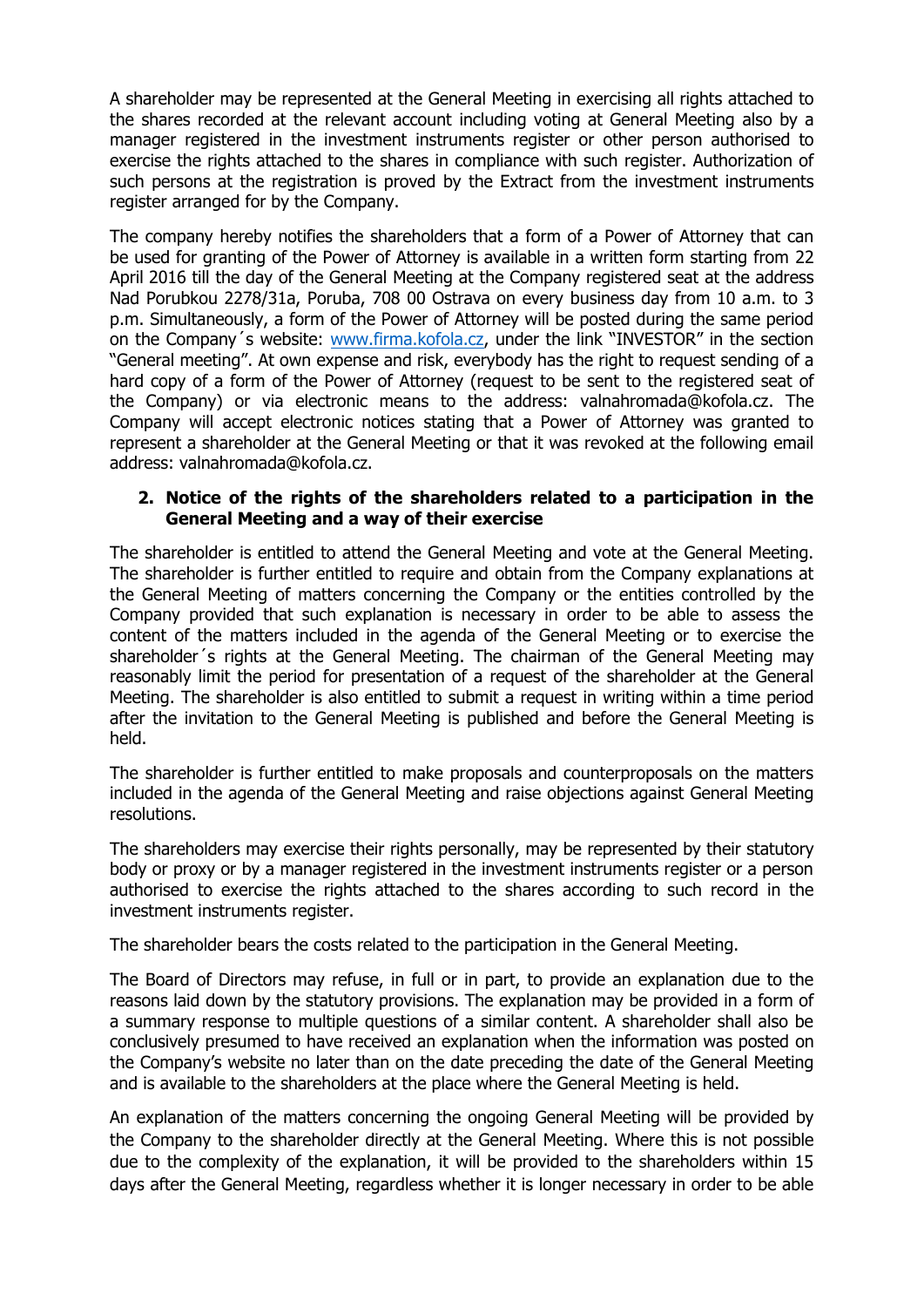to assess the discussions at the General Meeting or to exercise the shareholder's rights at the General Meeting.

# **a) Right to make proposals and counterproposals**

The shareholder is entitled to make proposals and counterproposals on matters included in the agenda of the General Meeting. If the shareholder intends to make a counterproposal on matters included in the agenda of the General Meeting, the shareholder shall deliver its counterproposal within a reasonable period of time before holding of the General Meeting; this shall not apply to proposals to appoint certain persons to the Company´s bodies that might be submitted by the shareholder not only prior the General Meeting but directly at the General Meeting as well. The Board of Directors shall publish a counterproposal of the shareholder delivered after the publication and distribution of invitation to the General Meeting within 5 days prior to the Decisive Date for a participation in the General Meeting, in a manner prescribed by the Act No. 90/2012 Coll., on commercial companies and cooperatives (act commercial corporations) ("**Act on Commercial corporations**") and the Articles of Association of the Company for convening of the General Meeting.

The Board of Directors shall notify the shareholders, in a manner prescribed by the Act on Business Corporations and the Articles of Association of the Company for the convocation of the General Meeting, of the wording of the shareholder´s counterproposal accompanied by its opinion; this shall not apply if the notification would have been delivered less than 2 days before the date of the General Meeting or if the expenses for delivery would have been in gross disproportion to the relevance and content of the counterproposal and/or if the wording of the counterproposal contains more than 100 words. Where the counterproposal contains more than 100 words, the Board of Directors shall notify the shareholders of the substance of the counterproposal accompanied by its opinion and shall publish the counterproposal on the Company´s website [www.firma.kofola.cz.](http://www.firma.kofola.cz/)

# **b) The right to request inclusion of a matter into the agenda of the General Meeting**

The shareholder or shareholders who hold shares with an aggregate face value of at least 1 % of the registered capital (hereinafter as the "**Qualified Shareholder**") may request the Board of Directors to include a matter determined by him/them into the agenda of the General Meeting provided that every such matter is accompanied by a draft resolution or its inclusion is justified. In the event that the request was delivered after disclosure and dissemination of the invitation to the General Meeting, the Board of Directors shall disclose an addendum to the agenda of the General Meeting no later than 5 days prior to the Decisive Date for the participation in the General Meeting, in the manner set for convocation of the General Meeting by the Act on Business Corporations and by the Articles of Association of the Company for convening of the General Meeting.

# **3. Number of shares and voting rights**

The registered capital of the Company amounts to CZK 2,229,500,000 (in words: two billion two hundred and twenty-nine million five hundred thousand Czech crowns) and is divided into 22,295,000 (in words: twenty two million two hundred and ninety-five thousand) listed common registered shares each of a face value of CZK 100, issued as book-entry shares. Each share of the Company with a face value of CZK 100 carries one (1) vote. The total number of votes in the Company amounts to **22,295,000** (in words: twenty two million two hundred and ninety-five thousand) **votes**.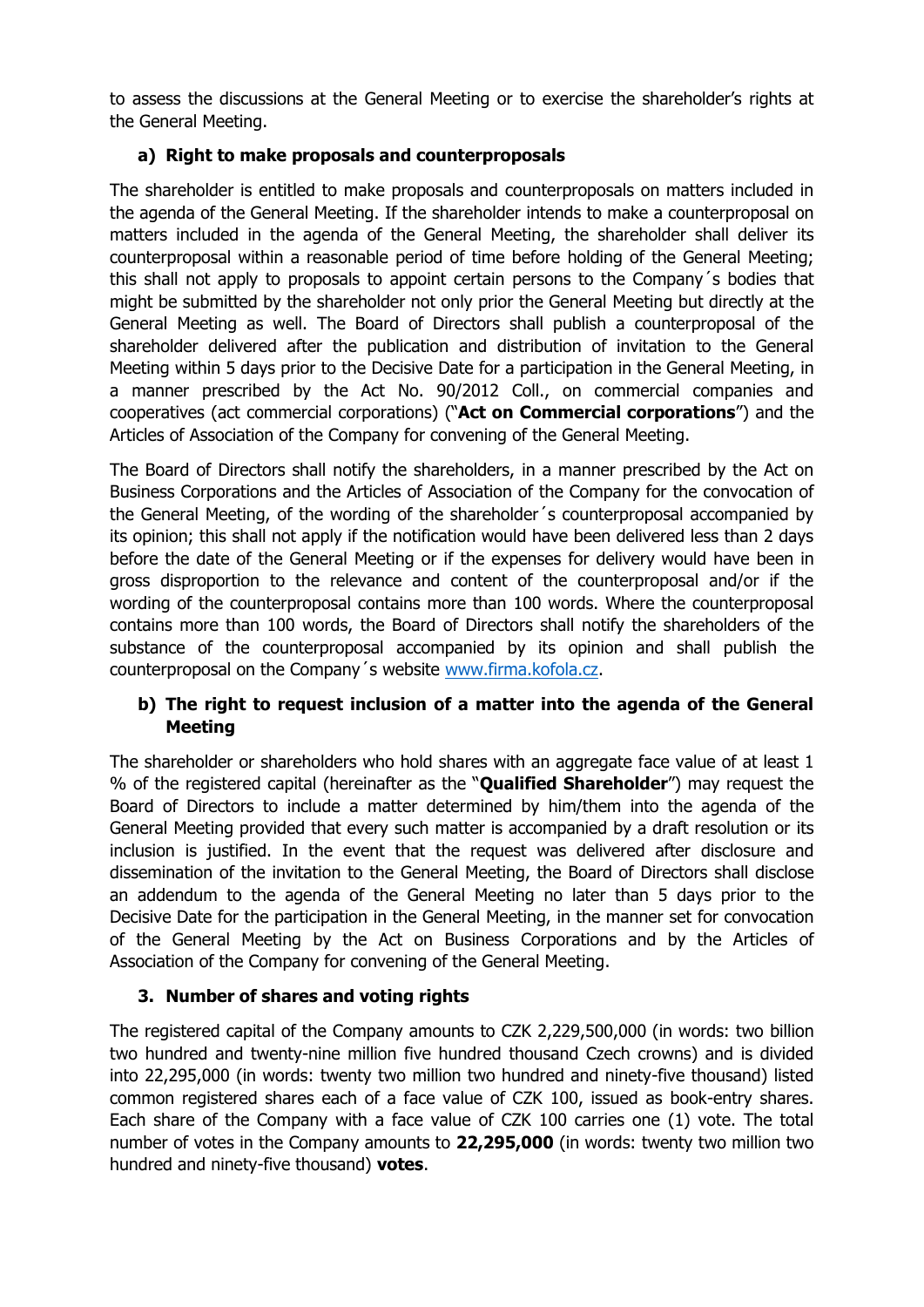## **4. Participation at the General Meeting and voting**

All the present shareholders are registered in an attendance list that contains information to the extent of name (name, business name) and residence address or registered seat of the shareholder, as well as of the representative of the shareholder (if represented), numbers of shares and their face value that entitles the shareholder to vote, eventually information that the share does not entitle the shareholder to vote. If a certain person is refused to be registered in the attendance list and to be admitted to the General Meeting, the refusal and its reasoning will be specified in the attendance list. The attendance list is available in the meeting room until the closing of the General Meeting.

Items on the agenda are discussed at the General Meeting gradually in the order determined in the invitation to the General Meeting. The items that were not included in the agenda of the General Meeting can only be discussed or decided if all the shareholders agree with it.

The chairman of the General Meeting will call on a person, who suggested a proposal, to present the proposal and then will call on a person, who suggested a counterproposal, to present the counterproposal. Each shareholder suggesting a proposal or counterproposal will have reasonable time for its presentation determined by the chairman of the General Meeting.

Following the presentation of proposals to a particular agenda item the chairman of the General Meeting shall announce what proposals or counterproposals have been submitted and determine the order of voting on them. Prior to the voting, the chairman of the General Meeting will ask if there are any objections to the proposals, and the General Meeting will listen to these objections, if any.

Voting at the General Meeting is performed in compliance with the Articles of Association of the Company and the Rules of Procedure and Voting Rules approved by the General Meeting (draft is attached to the invitation).

Shareholders vote by raising a voting card indicating the number of votes pertaining to the respective shareholder, that the shareholder will obtain during the registration.

The General Meeting adopts decision by a majority of votes of the present shareholders, unless a different majority is required by the statutory provisions or by the Articles of Association of the Company.

The shareholders, members of the Board of Directors or members of the Supervisory Board may raise objections against a resolution of the General Meeting and further require a record of such objection in the Minutes of the General Meeting. In the event that recording of the content of the objection is not required, the minute taker is not obliged to record a content of such objection in the Minutes of the General Meeting.

### **5. Manner and procedure of correspondence voting or voting via electronic means**

The shareholders may also cast their votes by a correspondence voting. The shareholder votes in a way that he delivers the ballot for correspondence voting to the address of the registered seat of the Company: Nad Porubkou 2278/31a, Poruba, 708 00 Ostrava. The ballot for correspondence voting must be delivered on the address of the registered seat of the Company at least one (1) business day before the General Meeting is commenced.

Those shareholders who vote by correspondence voting are deemed to be present at the General Meeting but only for the purpose of voting for those agenda items for which they have casted votes by correspondence voting.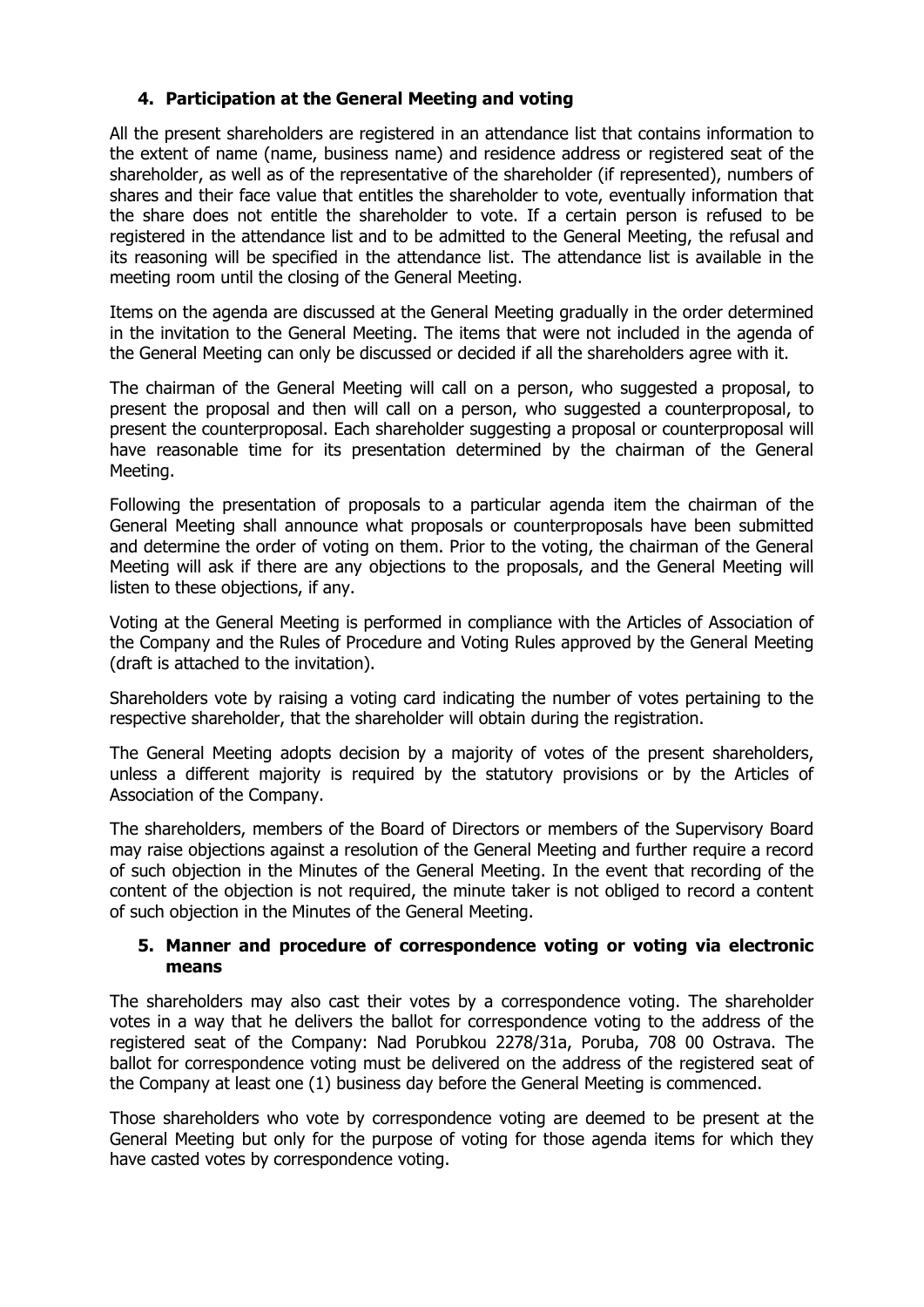The correspondence voting must include pursuant to Article 14 par. 14.4 of the Articles of Association of the Company:

- (a) Name, surname, date of birth and residence address of a shareholder (if a shareholder is an individual) or a representative of a shareholder,
- (b) Business name, registered seat and identification (registration) number of a shareholder (if a shareholder is a legal person),
- (c) Agenda item to which the voting relates,
- (d) Number and face value of shares of a shareholder which are at the shareholder's disposal,
- (e) Information whether a shareholder votes for, against or whether the shareholder abstains from voting, and
- (f) Notarized signature of a person who signs a correspondence voting. If a correspondence voting is signed by a representative of the shareholder, the Power of Attorney signed by the shareholder (if a shareholder is an individual) or signed by an authorized person on behalf of the shareholder (if a shareholder is a legal person) must be attached. The signatures on the Power of Attorney must be notarized.

Correspondence voting of the shareholder that is a legal person must be accompanied by an original or certified copy of a registry extract or another reliable document that will prove the existence of the shareholder and the authorization of the authorized person(s) to sign the correspondence voting on behalf of the shareholder or to sign the Power of Attorney based on which a proxy signed the correspondence voting. If these documents are not in Czech or English language, an official translation of the documents or a necessary part thereof into Czech or English language shall be attached. These documents (except for the Power of Attorney) may not be older than three (3) months.

Starting on 22 April 2016 till the day of the General Meeting (including), a form for correspondence voting (ballot for correspondence voting) is available to the shareholders for inspection and may be obtained at the registered seat of the Company on the address: Nad Porubkou 2278/31a, Poruba, 708 00 Ostrava, during the business days from 10 a.m. to 3 p.m. and as well as on the Company´s website [www.firma.kofola.cz,](http://www.firma.kofola.cz/) under the link "INVESTOR" in the section "General meeting".

Correspondence voting that has been received by the Company cannot be changed or cancelled. If the shareholder, who cast votes via correspondence voting, will be also present at the General Meeting, correspondence voting is disregarded.

Further it is also permitted to vote at the General Meeting with use of technical means through a direct two-way remote transmission based on sound or image two-way communication tool that will enable verification of the identity of a person entitled to perform the voting right and recognize the shares with the preformed voting right (such as a phone or a videoconference). The shareholder can vote at the General Meeting with use of technical means only if a written notification of the shareholder informing that the shareholder will vote at the General Meeting with use of technical means and indicating contact email address of the shareholder and either its phone number or its skype or gmail account, is delivered to the Company at the latest 3 business days prior the day of the General Meeting. The written notification pursuant to the previous sentence must be signed by the shareholder or its representative with a signature being legalized. If the written notification is signed on behalf of the shareholder by its proxy, the proxy must attach a Power of Attorney signed by the shareholder with its signature being legalized. The written notification of a shareholder that is a legal person must be accompanied by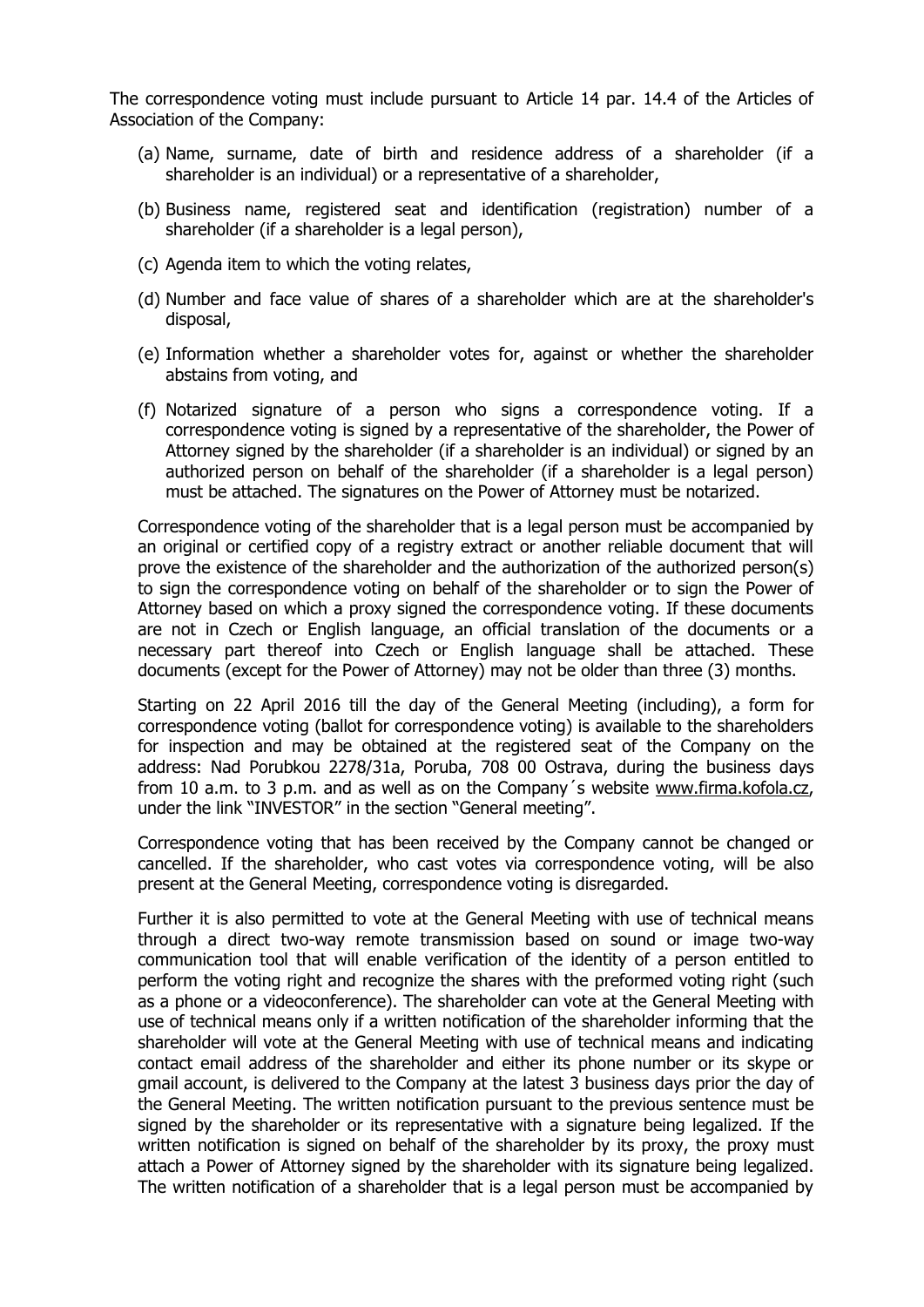an original or a certified copy of a registry extract or another reliable document that will prove the existence of the shareholder and the authorization of the authorized person(s) to sign the written notification or the Power of Attorney authorizing the person who signed the written notification to act on behalf of the shareholder. If the documents accompanying the written notification are not in Czech or English language, an official translation of the documents or a necessary part thereof into Czech or English language must be attached. These documents (except Power of Attorney) may not be older than three (3) months. The company shall send to the shareholder or its proxy at the latest on a day preceding the date of the General Meeting an information about technical security of voting with use of technical means, namely identification number of the shareholder, voting card(s) and phone number, eventually skype or gmail account through which it is possible to exercise the voting right.

### **6. Information about the manner and place for obtaining documents**

The documents referred to in the Section 122b subsec. 1 of the Act No. 256/2004 Coll., Capital Market Undertakings Act, namely invitation to the General Meeting, proposal on amendment to the Articles of Association of the Company, ordinary financial statements for the year 2015, consolidated financial statements of KOFOLA group for the year 2015, report on relations and other documents relating to the agenda of the General Meeting, unless the statutory provisions provide otherwise, a form for the correspondence voting, draft resolutions of the General Meeting and/or opinions of the Board of Directors to the individual items on the proposed agenda of the General Meeting, written version of received proposals or counterproposals of the shareholders, as well as a form of a Power of Attorney to represent the shareholder at the General Meeting are available for inspection at the registered seat of the Company at the address of Nad Porubkou 2278/31a, Poruba, 708 00 Ostrava, during business days, from 10 a.m. to 3 p.m. starting on 22 April 2016 till the day of the General Meeting (including).

All these documents are also available to the shareholders on the Company´s website [www.firma.kofola.cz,](http://www.firma.kofola.cz/) under the link "INVESTOR" in the section "General meeting" starting on 22 April 2016. The information for the shareholders will also be provided on the day and at the place of the General Meeting.

## **7. Information related to the cross-border merger by acquisition**

#### Description of the cross-border merger by acquisition

The company intends to participate in a cross-border merger by acquisition of the Company, as successor company, and the following dissolving companies: (a) Kofola CS a.s., with registered office at Nad Porubkou 2278/31a, Poruba, 708 00 Ostrava, Czech Republic, Identification No.: 276 63 001, (b) PINELLI spol. s r.o., with registered office at Za Drahou 165/1, Pod Bezručovým vrchem, 794 01 Krnov, Czech Republic, Identification No.: 498 11 908, (c) Kofola S.A., with registered office at ul. Wschodnia 5, 99-300 Kutno, Poland, REGON No.: 012771739, (d) KOFOLA, holdinška družba d.o.o., with registered office at Boračeva 37, 9252 Radenci, Republic of Slovenia, identification number: 6744605000 (hereinafter as the "**Cross-Border Merger by Acquisition**" and the "**Involved Companies**" or each of them individually as the "**Involved Company**"). The decisive date of the Cross-Border Merger by Acquisition, from which the transactions made by the dissolving companies shall be considered, from the accounting point of view, as made for account of the Company, is 1 January 2016. The main reason for the Cross-Border Merger by Acquisition is the attainment of synergistic effects from the connection, simplification of the organizational structure within the KOFOLA group and administrative costs savings within the KOFOLA group.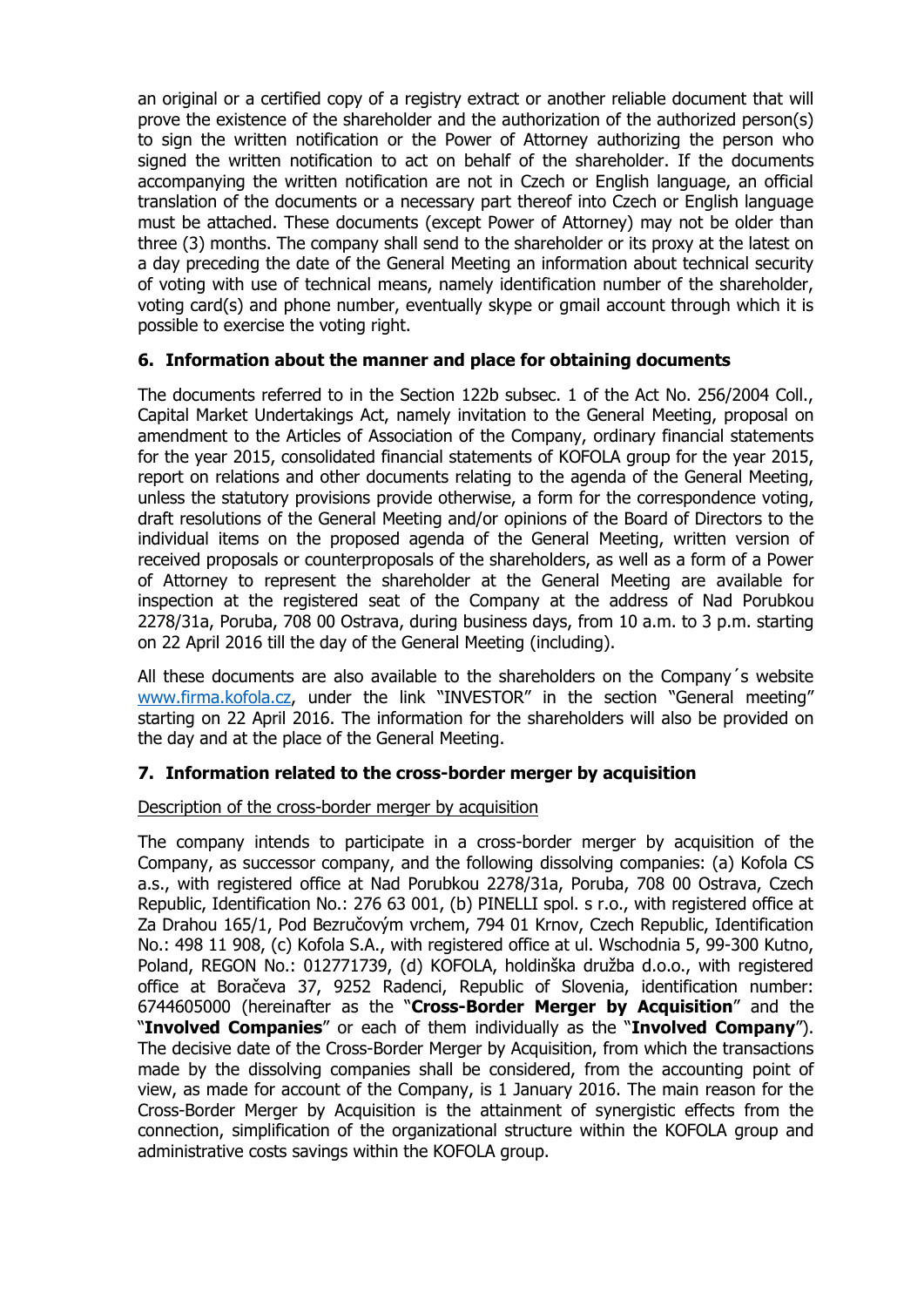### The right of a shareholder to look into the documents related to the Cross-Border Merger by Acquisition

The following documents regarding the Cross-Border Merger by Acquisition are available to the shareholders to look into them on business days from 22 April 2016 at the address Nad Porubkou 2278/31a, Poruba, 708 00 Ostrava, between 10 a.m. and 3 p.m.: (a) the project of the Cross-Border Merger by Acquisition, (b) the financial statements of all Involved Companies for last 3 accounting periods, provided that the Involved Company exists for such period of time, alternatively such financial statements of a legal predecessor, provided that the Involved Company had a legal predecessor, and, if required, also the reports of auditor on their verification, (c) closing financial statements of all Involved Companies, opening balance sheet of the Company and the reports of auditor on their verification, (d) all reports on merger of all Involved Companies, and (e) all (common) expert reports on merger of all Involved Companies. On a request, the Company will issue to each shareholder, without undue delay and free of charge, a copy or an extract of the above mentioned documents. Provided that the shareholder consents to the provision of information by the Company to the shareholder via electronic means, the copies of the documents may be sent to the shareholder electronically. The consent, from which such intention of the shareholder arises, may be given in any manner. The above mentioned documents will be available to the shareholders at the General Meeting.

## The closing financial statements of the Company

Pursuant to the Act No. 125/2008 Coll., on Mergers of Business Companies and Co-Operatives, the Company is obligated to prepare closing financial statements as of the date preceding the decisive day of the Cross-Border Merger by Acquisition, i.e. as of 31 December 2015. These closing financial statements of the Company are prepared as ordinary financial statements as of 31 December 2015. The closing financial statements will be subject to the approval of the General Meeting within the approving of the Cross-Border Merger by Acquisition by the General Meeting.

The selected data from the closing financial statements of the Company prepared according to the International Financial Reporting Standards (IFRS) are as follows:

| Amounts are in whole thousands of Czech crown |           |                                            |           |
|-----------------------------------------------|-----------|--------------------------------------------|-----------|
| Total assets:                                 | 7,769,688 | Equity and liabilities in total: 7,769,688 |           |
| Non-current assets:                           | 7,628,981 | Equity:                                    | 7,711,740 |
| Current assets:                               | 140,707   | Non-current liabilities:                   | 0         |
|                                               |           | <b>Current liabilities</b>                 | 57,948    |
|                                               |           |                                            |           |
| Operating loss:                               | $-12,258$ |                                            |           |
| Loss before tax:                              | $-12,417$ |                                            |           |
| Loss for the period:                          | $-12,277$ |                                            |           |

The closing financial statements will be available from 22 April 2016 till holding of the General Meeting to the shareholders to look into them at the registered office of the Company at the address Nad Porubkou 2278/31a, Poruba, 708 00 Ostrava, on business days between 10 a.m. to 3 p.m. The closing financial statements are also available to the shareholders on the Company's website www.firma.kofola.cz, under the link "INVESTOR", in the section "General meeting".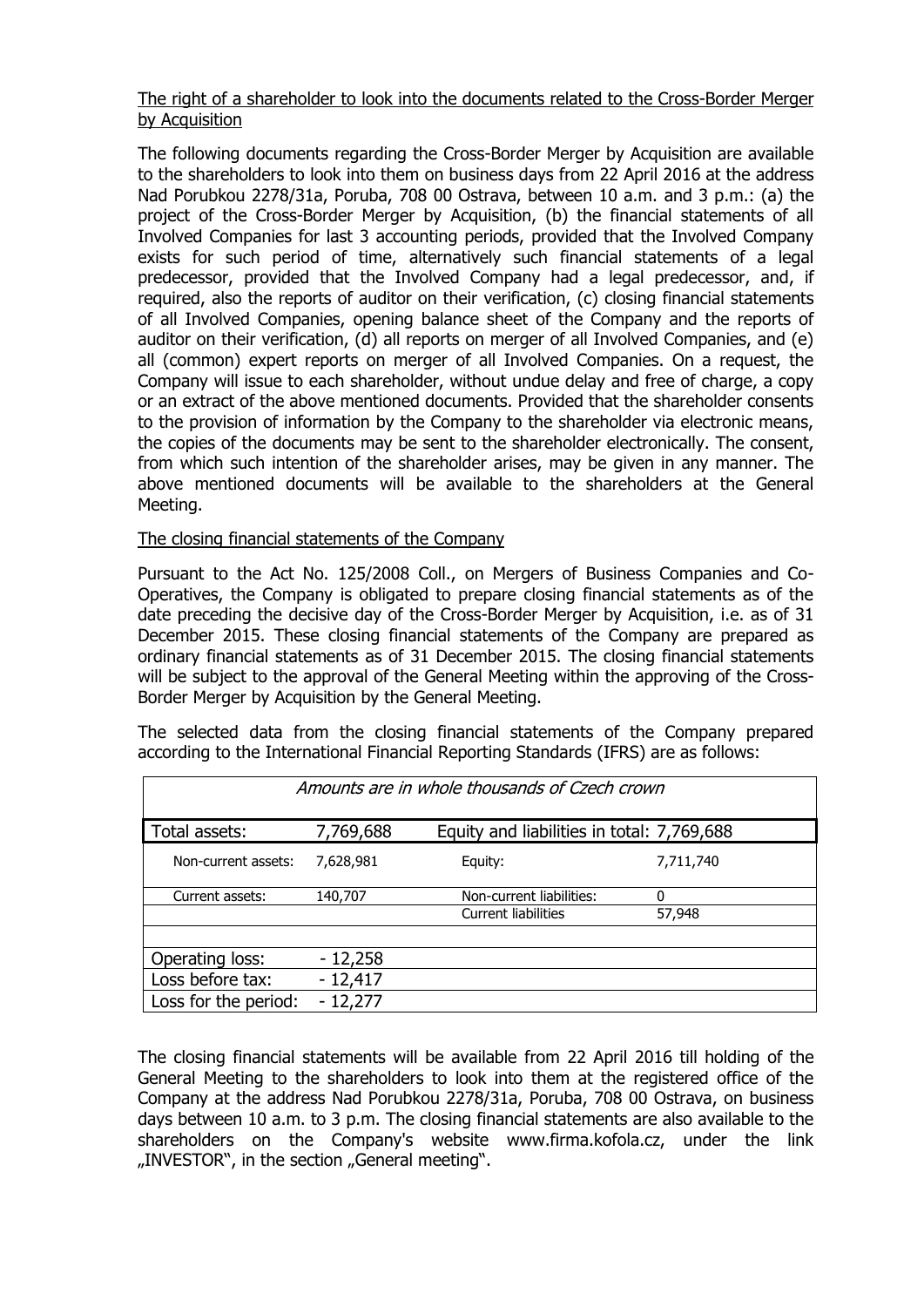### Influence of the Cross-Border Merger by Acquisition on the shares of the Company's shareholders

Due to the Cross-Border Merger by Acquisition, the shares of the current shareholders will not be subject to exchange, will not be split, their face value will not be increased or decreased, no change of type or form of the shares in the Company will occur, nor will be the shares in the Company changed to certificated shares or immobilized shares. Due to the Cross-Border Merger by Acquisition, the registered capital of the Company will not be increased.

#### **Draft resolutions on the individual items of the agenda of the General Meeting and their reasoning:**

#### **Item No. 2: Approval of the Rules of Procedure and Voting Rules of the General Meeting, election of a chairman of the General Meeting, minute taker, minute verifiers and scrutinisers**

#### Draft resolution (1):

"The General Meeting approves the Rules of Procedure and the Voting Rules of the General Meeting of the company Kofola ČeskoSlovensko a.s. presented by the Board of Directors of the Company."

#### Reasoning:

The Rules of Procedure of the General Meeting is an instrument foreseen by the Articles of Association of the Company. The Rules of Procedure and the Voting Rules presented by Board of Directors are based on law and provisions of the Articles of Association of the Company. Draft Rules of Procedure and of the Voting Rules of the General Meeting is annexed to this Invitation as Annex No.1.

#### Draft resolution (2):

"The General Meeting elects as a chairman of the General Meeting Mr Jakub Onisko, as a minute taker Mr René Sommer, as minute verifiers Ms Beata Pulcer and Ms Kateřina Šrámková and as scrutinisers Ms Daniela Mikolajková, Ms Monika Štolbová, Ms Halina Santariusová, Ms Karin Josefusová, Ms Veronika Šindářová and Mr Martin Hruška."

#### Reasoning:

Proposal for election of the bodies of the General Meeting is based on statutory requirements and requirements laid down by the Articles of Association of the Company. The Board of Directors considers the proposed persons, taking into account their qualification and experience, as suitable candidates for mentioned positions.

### **Item no. 3: Acquaintance of the General Meeting with the planned crossborder merger by acquisition and explanation of the project of cross-border merger by acquisition**

#### Explanation:

In reference to the contemplated Cross-Border Merger by Acquisition, the Board of Directors will acquaint the shareholders with the substance of the Cross-Border Merger by Acquisition and will explain the project of Cross-Border Merger by Acquisition to the shareholders. This item on the agenda shall not be put to a vote.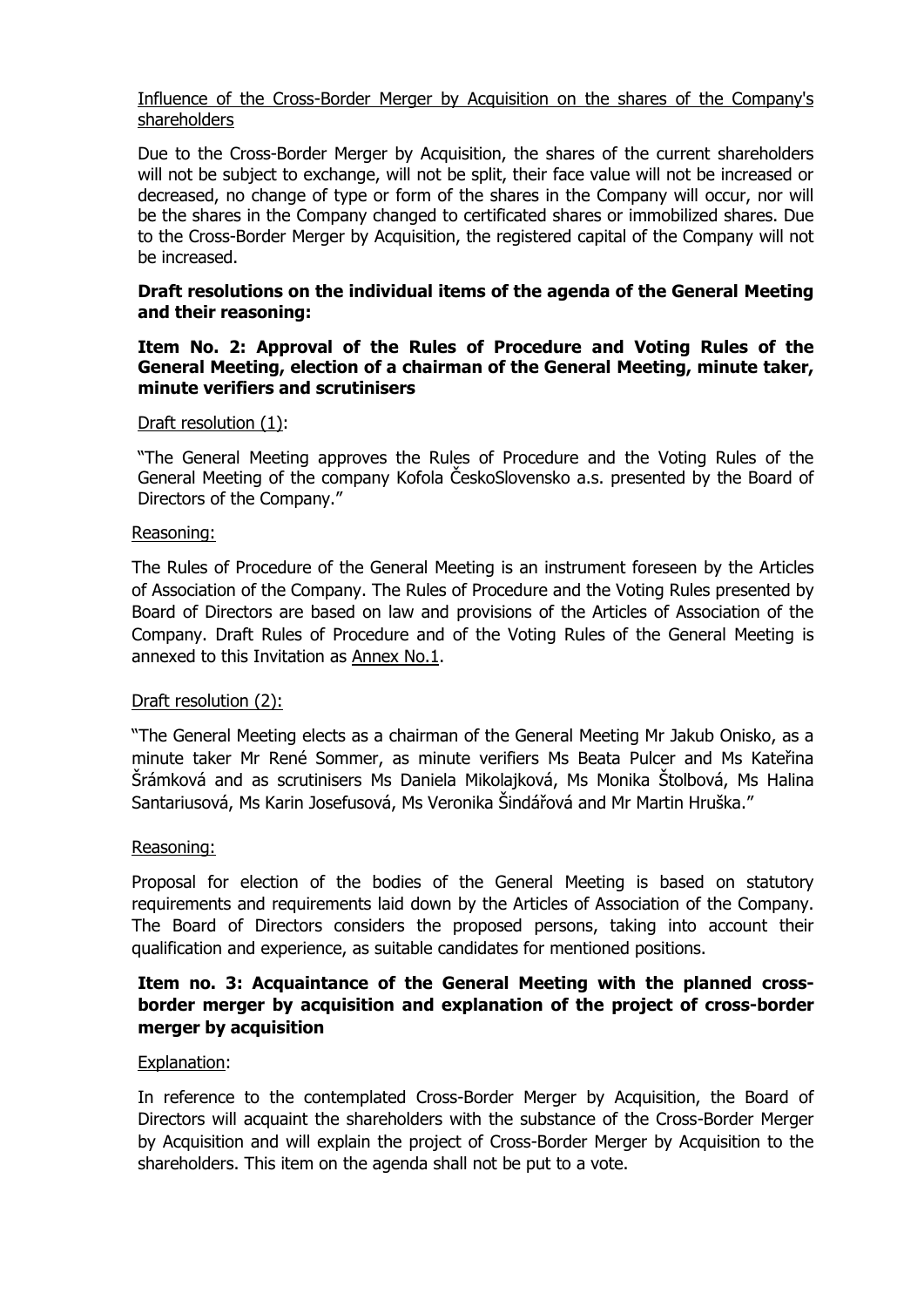## **Item no. 4: Acquaintance of the General Meeting with the expert report on Cross-Border Merger by Acquisition and with all substantial changes with respect to the assets and liabilities of all Involved Companies**

#### **Explanation**

Prior to the voting on approval of the Cross-Border Merger by Acquisition, the Board of Directors will acquaint the shareholders with the expert report on the Cross-Border Merger by Acquisition and with all substantial changes to the assets and liabilities of all Involved Companies, which have occurred during the period of time from the execution of the project of Cross-Border Merger by Acquisition until the holding of the General Meeting. This item on the agenda shall not be put to a vote.

## **Item no. 5: Approval of the Cross-Border Merger by Acquisition**

Draft resolution:

"The General Meeting approves:

1. the cross-border merger by acquisition of the Company, as successor company, and of the following dissolving companies: (i) Kofola CS a.s., a joint-stock company existing under the laws of the Czech Republic, with registered office at Nad Porubkou 2278/31a, Poruba, 708 00 Ostrava, Czech Republic, Identification No.: 276 63 001, registered in the Commercial Register maintained by the Regional Court in Ostrava, Section B, Insert 3109, (ii) PINELLI spol. s r.o., a limited liability company existing under the laws of the Czech Republic, with registered office at Za Drahou 165/1, Pod Bezručovým vrchem, 794 01 Krnov, Czech Republic, Identification No.: 498 11 908, registered in the Commercial Register maintained by the Regional Court in Ostrava, Section C, Insert 37942 (iii) Kofola S.A., a joint stock company (in Polish:  $spółka akcyina$ ) existing under the laws of Poland, with its registered office at ul. Wschodnia 5, 99-300 Kutno, Poland, registered in the register of the entrepreneurs of the National Court Register maintained by the District Court for Łódź-Śródmieście in Łódź, XX Commercial Division of the National Court Register, under KRS No.: 0000134518, holding REGON No.: 012771739, and (iv) KOFOLA, holdinška družba d.o.o., a limited liability company (in Slovenian: družba z omejeno odgovornostio) existing under the laws of Republic of Slovenia, with its registered office at Boračeva 37, 9252 Radenci, Republic of Slovenia, Identification No.: 6744605000, registered in the Commercial Register maintained by the District court in Ljubljana, Slovenia and Agency of the Republic of Slovenia for Public Legal Records and Related Services under no. 2014/55764 (hereinafter as the "**Cross-Border Merger by Acquisition**");

2. the project of the Cross-Border Merger by Acquisition prepared and executed on 18 April 2016;

3. closing financial statements of the Company as of 31 December 2015, which is the date that precedes the decisive date of the Cross-Border Merger by Acquisition, prepared as ordinary financial statements;

4. opening balance sheet of the Company as of 1 January 2016, which is the decisive date of the Cross-Border Merger by Acquisition."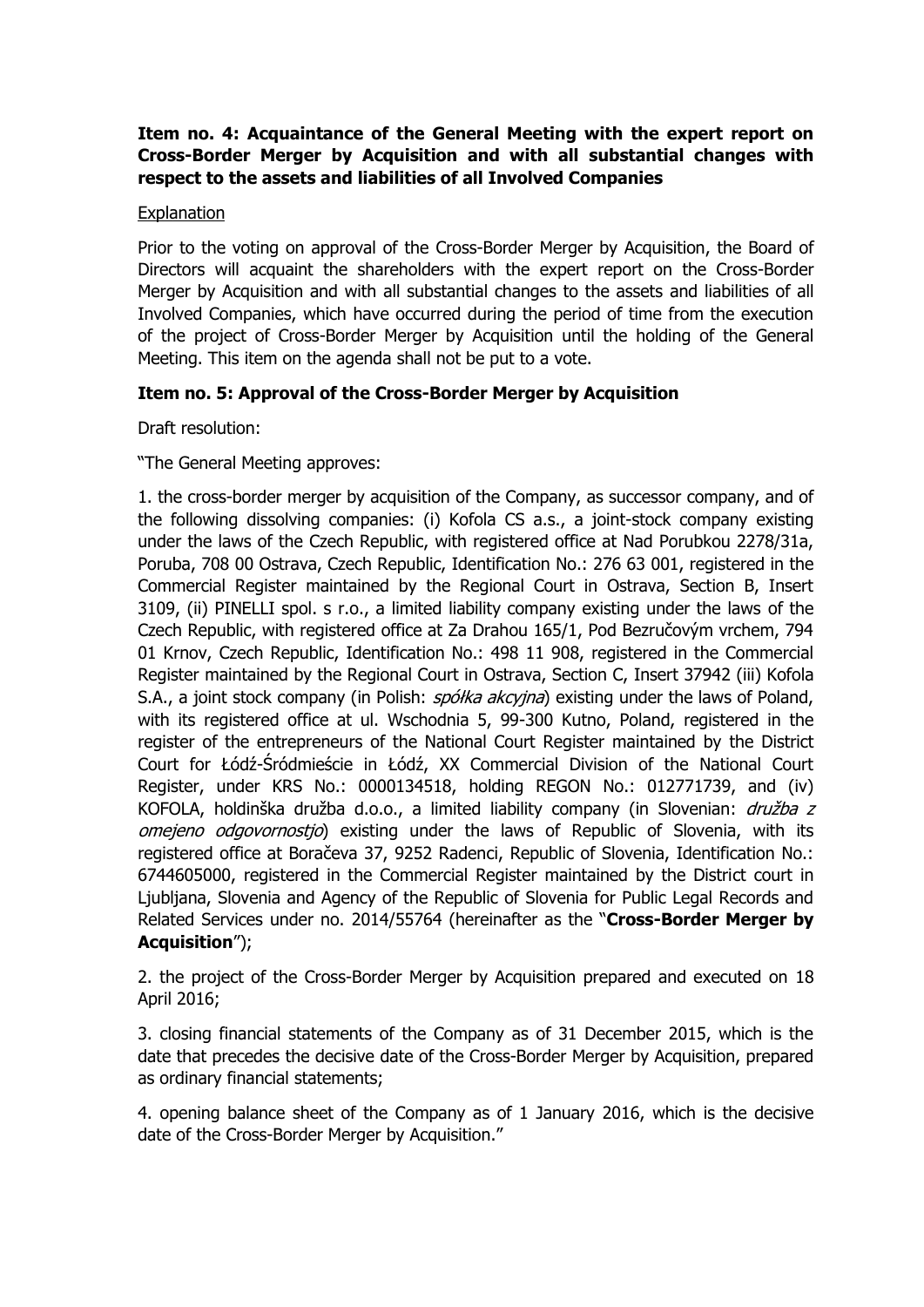#### Reasoning:

The Cross-Border Merger by Acquisition will lead to advantages consisting in the attainment of synergistic effects from the connection, simplification of the organizational structure within the KOFOLA group and administrative costs savings within the KOFOLA group. The approval of the Cross-Border Merger is a precondition for registration of the Cross-Border Merger by Acquisition with the Commercial Register, by which it will become legally effective.

## **Item No. 6: Approval of amendment to the Articles of Association of the Company**

### Draft resolution:

"The General Meeting decides that the Articles of Association of the Company are amended as stated in a proposal of the Board of Directors submitted to the General Meeting."

### Reasoning:

Proposed amendments refer to the organization of the General Meeting and procedure of the General Meeting, their main objective is to simplify and reflect more appropriately organization of the General Meeting and its functioning. Proposed amendments to the Articles of Association are available for consultation via Company´s website [www.firma.kofola.cz](http://www.firma.kofola.cz/), under the link "INVESTOR", in the section "General meeting". Proposed amendments to the Articles of Association are also available for consultation at the registered seat of the Company at the address: Nad Porubkou 2278/31a, Poruba, 708 00 Ostrava, every business day from 10 a.m. to 3 p.m. starting from 22 April 2016 till the day of the General Meeting (including). Draft Amendments to the Articles of Association of the Company are annexed to this Invitation as Annex No.2.

**Item No. 7: Report of the Board of Directors on business activities of the Company and state of its assets for the year 2015 and Summary explanatory report regarding the matters pursuant to Section 118 subsec. 5 par. a) to k) of the Act No. 256/2004 Coll., Capital Market Undertakings Act and Conclusions of the Report on relations between controlling entity and controlled entity and between controlled entity and entities controlled by the same controlling entity for the year 2015**

## Explanation:

Report of the Board of Directors on business activities of the Company and the state of its assets for the year 2015 and Summary explanatory report regarding the matters pursuant to the Section 118 subsec. 8, Capital Market Undertakings Act and Conclusion of Report on relations among related entities are presented at the General Meeting in accordance with law and the Articles of Association of the Company. Report of the Board of Directors on business activities of the Company and the state of its assets and Summary explanatory report and Report on relations are included in an Annual Report of the Company. This item on the agenda shall not be put to a vote.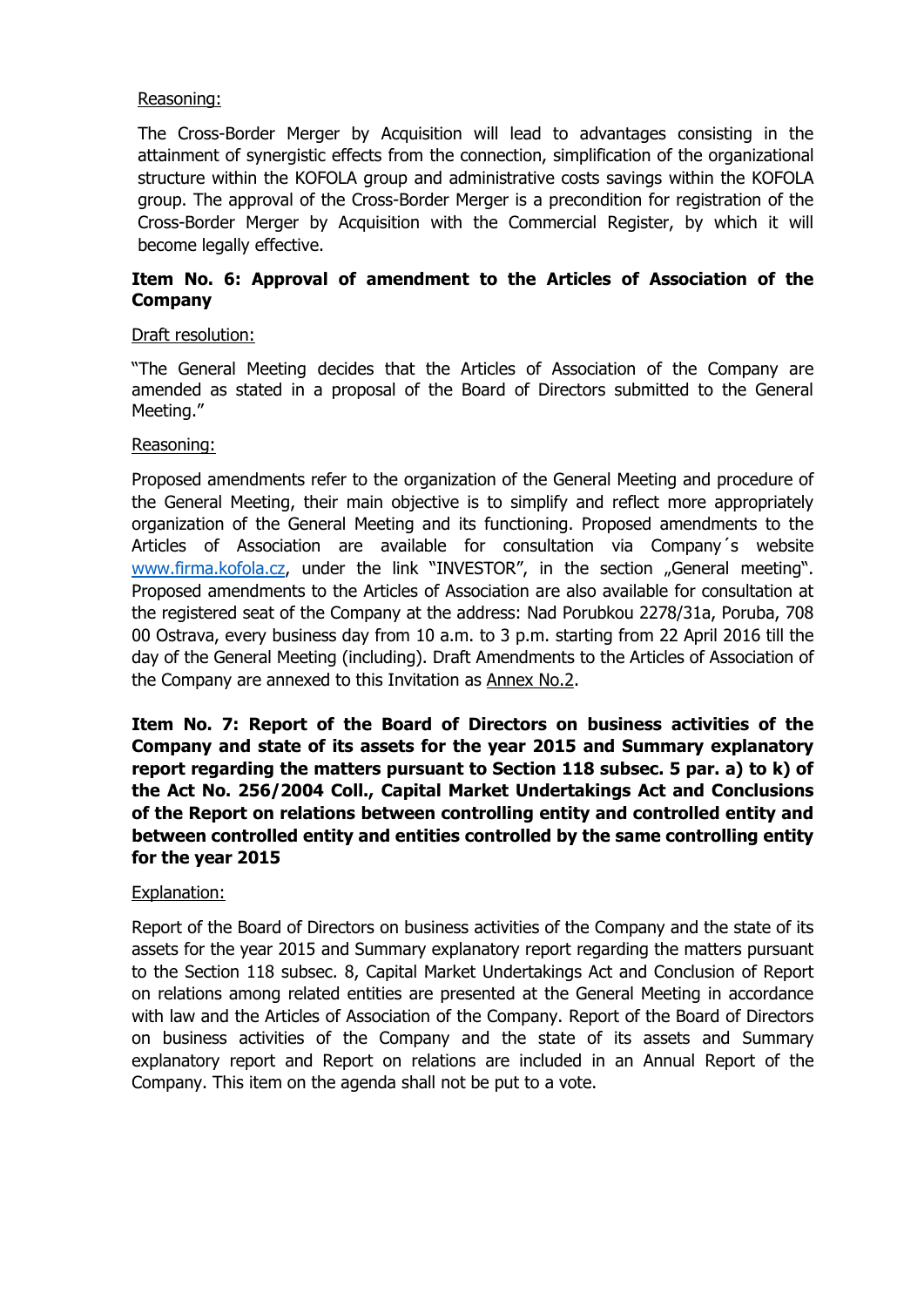## **Item No. 8: Report of Supervisory Board on the results of the control activities including information about review of the Report on relations**

## Explanation:

Report of Supervisory Board on the results of the control activities including also opinion to the ordinary financial statements of the Company and consolidated financial statements of KOFOLA group and information about the result of review of Report on relations and an opinion on it is presented at the General Meeting in accordance with statutory provisions and the Articles of Association of the Company. This item shall not be put to a vote.

### **Item No. 9: Approval of the consolidated financial statements of the group KOFOLA for the year 2015**

#### Draft resolution:

"The General Meeting of the company Kofola ČeskoSlovensko a.s. approves the consolidated financial statements of KOFOLA group for the year ended December 31, 2015."

#### Reasoning:

According to the legal provisions, the Board of Directors of the Company presents the financial statements of the Company as of 31 December 2015 and the consolidated financial statements of KOFOLA group as of 31 December 2015 for their approval by the General Meeting. Approval of the financial statements of the Company as of 31 December 2015 is proposed within the item No. 5 - Approval of the Cross-Border Merger by Acquisition.

The ordinary financial statements and the consolidated financial statements provide a true and fair view of state and movements of assets or liabilities and further of expenses and income, economic results of the Company and consolidated level of the Company. The financial statements and the consolidated financial statements were approved without any reservations by the auditor and reviewed by Supervisory Board with the conclusion that the Supervisory Board recommends to the General Meeting their approval.

## **Item No. 10: Decision on dealing with the Company´s profit or loss in 2015**

#### Draft resolution:

"The General Meeting of the company Kofola ČeskoSlovensko a.s. decides to deal with an economic result for the period from January 1, 2015 to December 31, 2015 in the following way: transfer a loss in the amount of CZK 12,277,618.58 to account of accumulated losses of previous years."

#### Reasoning:

With regard to the fact that the Company took over the assets of KOFOLA group only in the second half of 2015 the economic result of the Company is not indicative of the KOFOLA group performance. Due to the technical reasons the Board of Directors of the Company proposes to transfer the loss in the amount of CZK 12,277,618.58 to account of accumulated losses of previous years.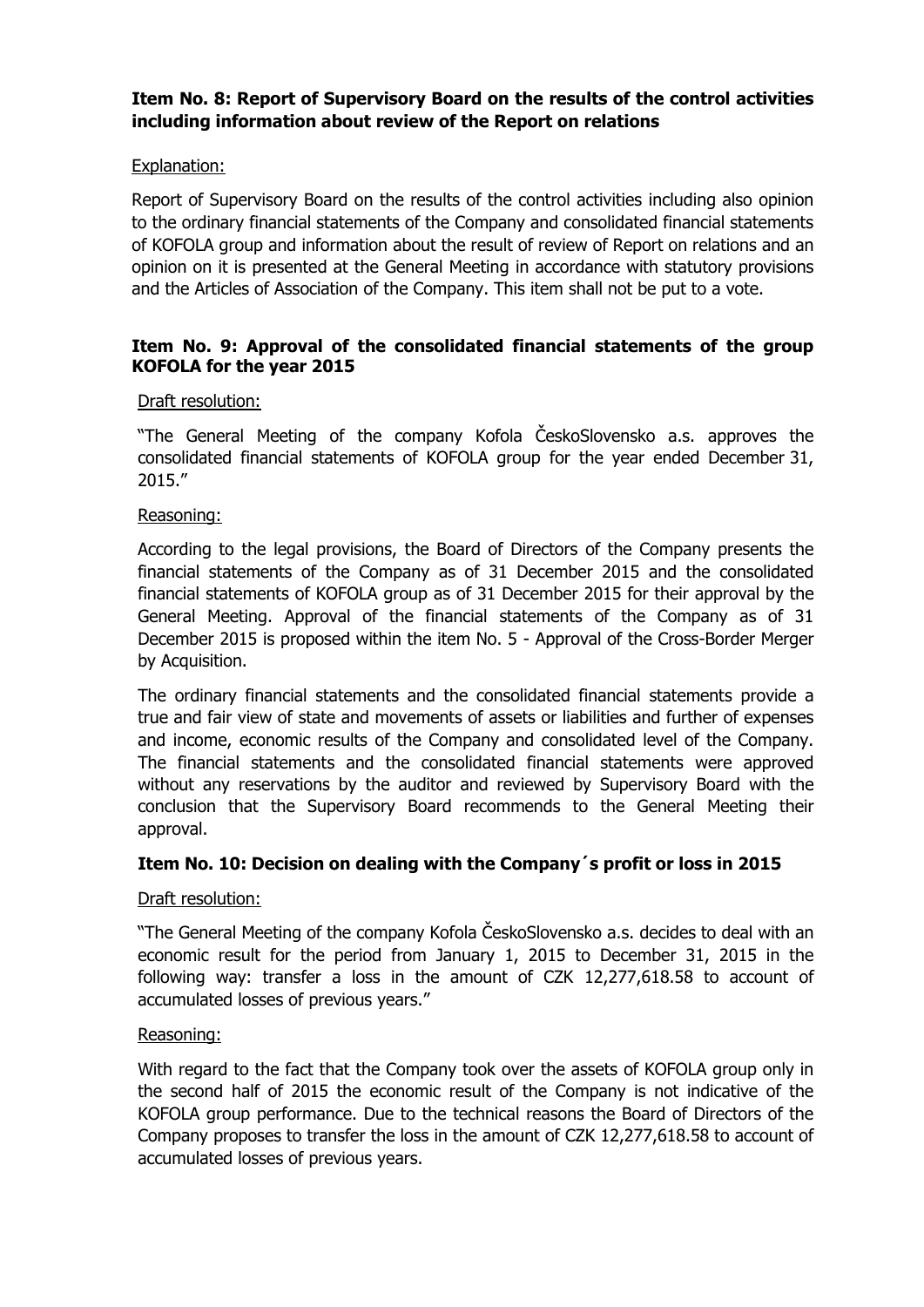## **Item No. 11: Information about planned pay-out of the advance for profit share for the year 2016**

### Explanation:

The Board of Directors of company Kofola ČeskoSlovensko a.s. informs about the intention to pay out interim dividend based on the interim financial statements of the Company. The interim dividend should be paid out in IV. quarter of the year 2016 once the merger will become effective after registration of the merger in the Commercial Register of the Czech Republic. The Board of Directors expects that an amount that should be determined for distribution between the shareholders as interim dividend should amount to 150,000,000 CZK if the interim financial statements confirm sufficient funds for profit distribution. Interim dividend should not be higher than sum of the profit (loss) of the current accounting period, retained earnings and other funds created from the profit after decrease of losses from previous years.

# **Item No. 12: Appointment of the auditor for performance of obligatory audit for the accounting period of the year 2016**

### Draft resolution:

"The General Meeting of the company Kofola ČeskoSlovensko a.s. appoints the company PricewaterhouseCoopers Audit, s.r.o., Identification number: 40765521, registered office: Hvězdova 1734/2c, Nusle, 140 00 Praha 4 as the auditor for statutory audit for the accounting period of 2016."

#### Reasoning:

According to the statutory provisions and the Articles of Association of the Company appointment of the auditor falls within the scope of powers of the General Meeting. In compliance with the recommendation of the Auditor´s committee, the Supervisory Board presents to the General Meeting a proposal to appoint as the auditor for statutory audit the company PricewaterhouseCoopers Audit, s.r.o., ID: 40765521, with its registered seat at Hvězdova 1734/2c, Nusle, 140 00 Praha 4. Proposed auditor is Kateřina Trombalová.

## **Item no. 13: Taking cognizance of resignation of a member of the Supervisory Board and approval of a different office termination date at the request of the resigning member and election of a member of the Supervisory Board of the Company**

#### Draft resolution (1):

"The General Meeting discussed the notice of resignation of Mr. Dariusz Romuald Prończuk, born 14.10.1961, residing in 02 – 776 Warsaw, Podpułkownika Zbigniewa Stanisława Kiedacza 12 C, the Republic of Poland as a member of the Supervisory Board and hereby approves the request of Mr. Dariusz Romuald Prończuk for termination of his office of member of the Supervisory Board as of 23 May 2016."

#### Reasoning:

Mr. Dariusz Romuald Prończuk, born 14.10.1961, residing in 02 – 776 Warsaw, Podpułkownika Zbigniewa Stanisława Kiedacza 12 C, the Republic of Poland a member of the Supervisory Board delivered on 14.4.2016 his notice of resignation to the Company where he requests termination of his office on the day of discussing of his notice by the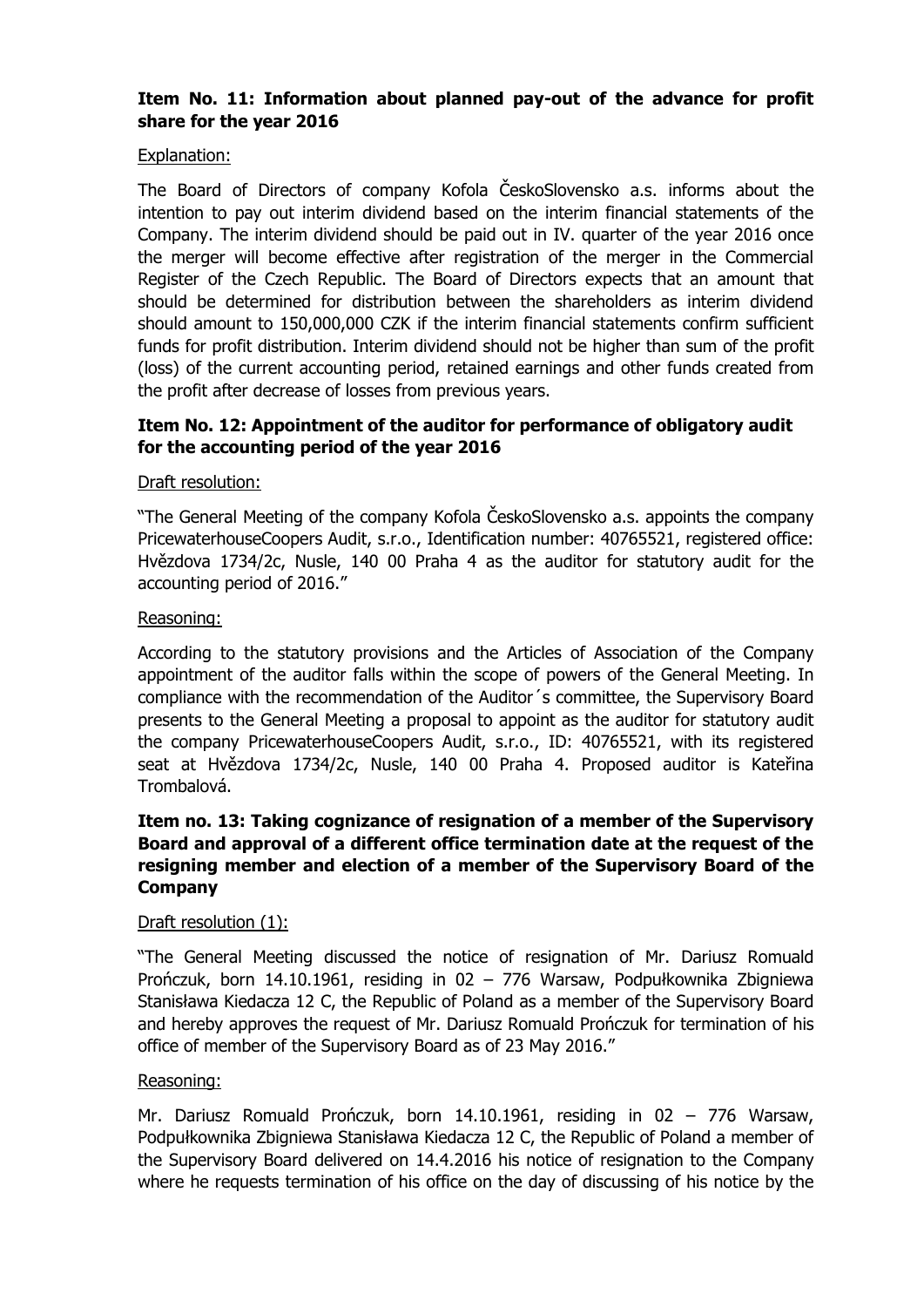General Meeting. In compliance with provisions of Section 59 subsec. 5 of the Act on Commercial Corporations the General Meeting is authorized to approve the date of termination of the office as requested by the resigning member of the Supervisory Board, in this case at the date of discussing of the notice by the General Meeting. The notice of resignation of Mr. Dariusz Romuald Prończuk is posted on the Company´s website [www.firma.kofola.cz](http://www.firma.kofola.cz/) under the link "INVESTOR", in the section "General meeting".

### Draft resolution (2):

"The General Meeting elects as a member of the Supervisory Board Mr. Ivan Jakúbek, born on 22 November 1978, residing in Drotarska cesta 90, 811 02, Bratislava, Slovak Republic."

### Reasoning:

Proposed new member of the Supervisory Board meets the requirements arising from the statutory provisions concerning the performance of an office of a member of the Supervisory Board. In view of the experience and qualifications, the proposed member of the Supervisory Board is suitable candidate for holding the above-mentioned position in the Supervisory Board.

## **Item no. 14: Approval of rewards of members of the Supervisory Board**

### Draft resolution:

"The General Meeting approves providing of a reward to the members of the Supervisory Board consists of the amount of 36,000 CZK per month payable within the following month and subscribing for the member of the Supervisory Board Directors and Officers (D&O) liability insurance."

#### Reasoning:

Other consideration in favour of a member of the Supervisory Board other than those, to which a member is entitled to under legal regulations, the executive service agreement or an internal document approved by the General Meeting, can only be granted with the consent of the General Meeting and with an opinion of the supervisory body. The Supervisory Board reviewed rewards of its members with the conclusion that the Supervisory Board recommends to the General Meeting their approval.

## **Item no. 15: Recall and election of members of the Audit Committee of the Company**

#### Draft resolution:

"The General Meeting recalls from their positions as members of the Audit Committee:

- Mr. René Sommer, born 3.11.1966, residing at Chelčického 885/38, Kateřinky, 747 05 Opava,
- Mr. Pavel Jakubík, born 14.10.1976, residing in street number 1423, 739 95 Bystřice,
- Mr. Ivan Jakúbek, born 22.11.1978, residing in Drotarska cesta 90, 811 02, Bratislava, Slovak Republic."

#### Draft resolution:

"The General Meeting elects as members of the Audit Committee: